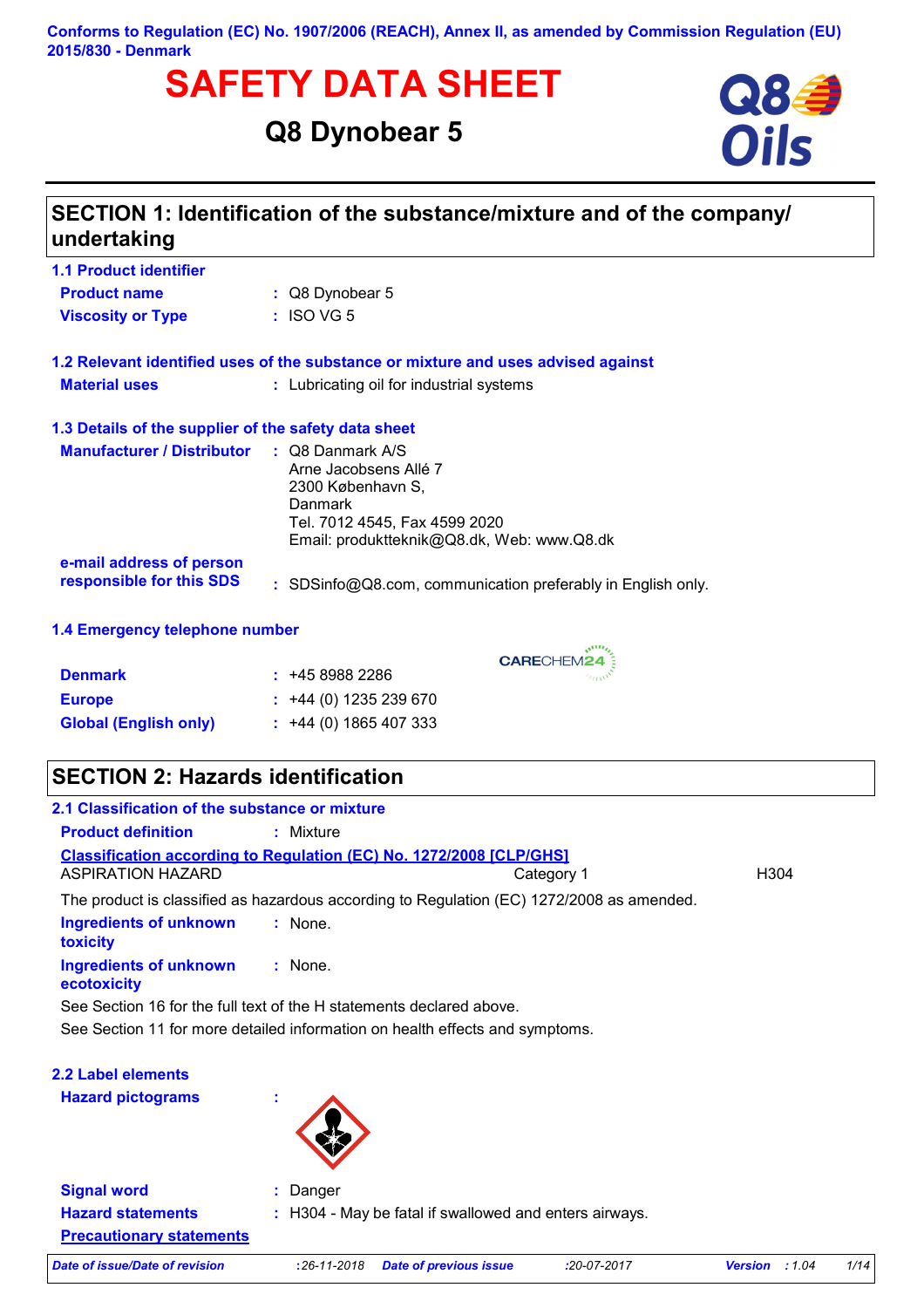# **SECTION 2: Hazards identification**

| <b>Prevention</b>                                                                                                                                               | : Not applicable.                                                                                                                   |
|-----------------------------------------------------------------------------------------------------------------------------------------------------------------|-------------------------------------------------------------------------------------------------------------------------------------|
| <b>Response</b>                                                                                                                                                 | : P301 + P310 + P331 - IF SWALLOWED: Immediately call a POISON CENTER or<br>physician. Do NOT induce vomiting.                      |
| <b>Storage</b>                                                                                                                                                  | : P405 - Store locked up.                                                                                                           |
| <b>Disposal</b>                                                                                                                                                 | : P501 - Dispose of contents and container in accordance with all local, regional,<br>national and international regulations.       |
| <b>Hazardous ingredients</b>                                                                                                                                    | : Hydrocarbons, C15-C20, n-alkanes, isoalkanes, cyclics, <0.03% aromatics<br>Distillates (petroleum), hydrotreated light paraffinic |
| <b>Supplemental label</b><br>elements                                                                                                                           | : Not applicable.                                                                                                                   |
| <b>Annex XVII - Restrictions</b><br>on the manufacture,<br>placing on the market and<br>use of certain dangerous<br>substances, mixtures and<br><b>articles</b> | : Not applicable.                                                                                                                   |
| <b>Special packaging requirements</b>                                                                                                                           |                                                                                                                                     |
| <b>Containers to be fitted</b><br>with child-resistant<br>fastenings                                                                                            | : Not applicable.                                                                                                                   |
| <b>Tactile warning of danger : Not applicable.</b>                                                                                                              |                                                                                                                                     |

### **2.3 Other hazards**

**Other hazards which do :** : Prolonged or repeated contact may dry skin and cause irritation.

**not result in classification**

# **SECTION 3: Composition/information on ingredients**

| <b>Product/ingredient name</b>                                                  | <b>Identifiers</b>                                                 | $\frac{9}{6}$ | <b>Regulation (EC) No.</b><br>1272/2008 [CLP]                                 | <b>Type</b> | <b>Notes</b> |
|---------------------------------------------------------------------------------|--------------------------------------------------------------------|---------------|-------------------------------------------------------------------------------|-------------|--------------|
| Hydrocarbons, C15-C20, n-<br>alkanes, isoalkanes, cyclics, <0.<br>03% aromatics | REACH #:<br>01-2119827000-58<br>$EC: 934-956-3$<br>CAS: *          | l≥75 - ≤90    | Asp. Tox. 1, H304                                                             | [1] [2]     |              |
| Distillates (petroleum),<br>hydrotreated light paraffinic                       | REACH #:<br>01-2119487077-29<br>$EC: 265-158-7$<br>CAS: 64742-55-8 | l≥10 - ≤25    | Asp. Tox. 1, H304                                                             | [1] [2]     | H-L          |
|                                                                                 |                                                                    |               | See Section 16 for<br>the full text of the H<br>statements declared<br>above. |             |              |

The mineral oils in the product contain < 3% DMSO extract (IP 346).

There are no additional ingredients present which, within the current knowledge of the supplier and in the concentrations applicable, are classified as hazardous to health or the environment, are PBTs, vPvBs or Substances of equivalent concern, or have been assigned a workplace exposure limit and hence require reporting in this section.

### **T**<sub>vpe</sub>

 $\boxed{1}$  Substance classified with a health or environmental hazard

[2] Substance with a workplace exposure limit

[3] Substance meets the criteria for PBT according to Regulation (EC) No. 1907/2006, Annex XIII

[4] Substance meets the criteria for vPvB according to Regulation (EC) No. 1907/2006, Annex XIII

[5] Substance of equivalent concern

[6] Additional disclosure due to company policy

Occupational exposure limits, if available, are listed in Section 8.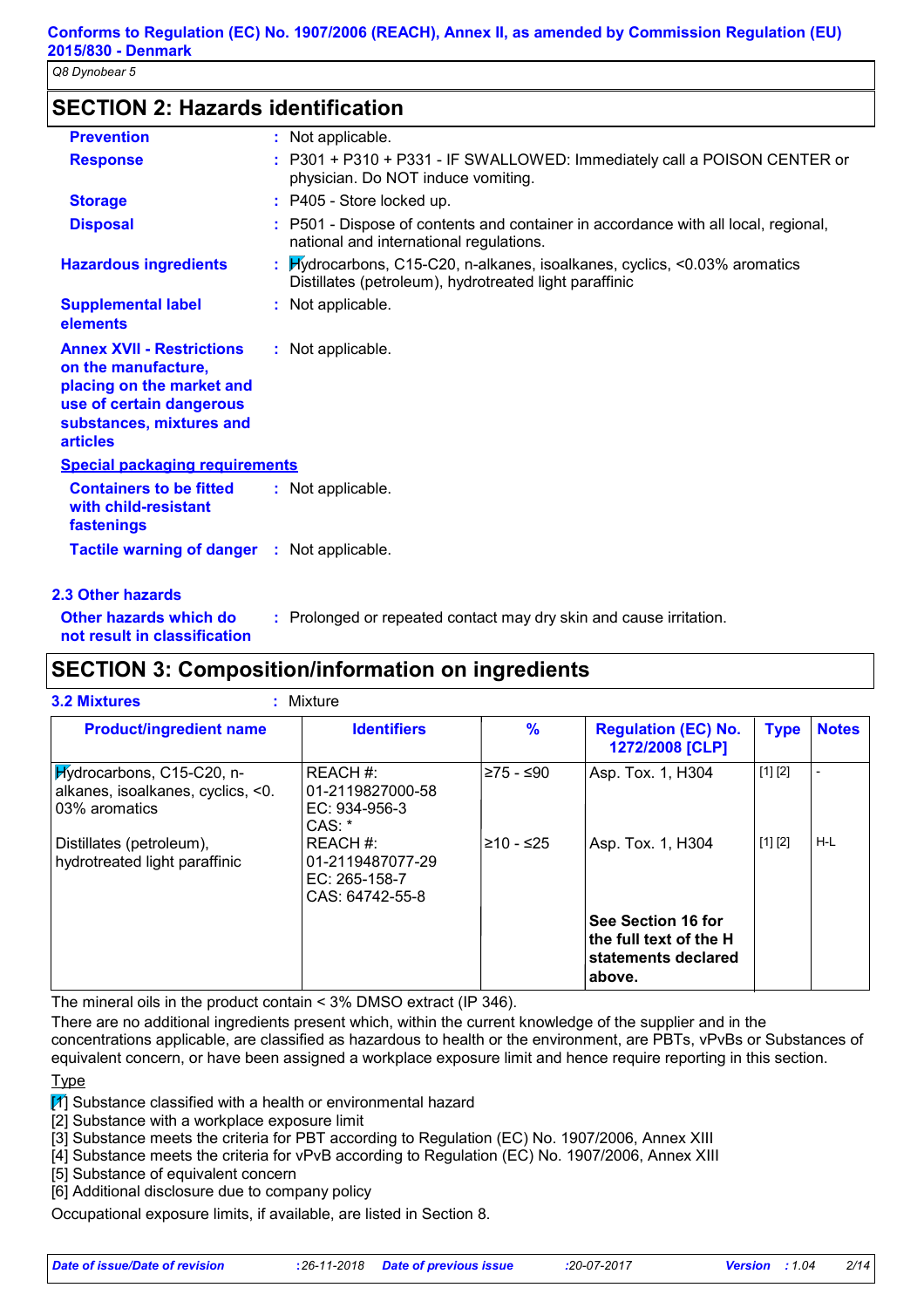# **SECTION 4: First aid measures**

| <b>4.1 Description of first aid measures</b> |                                                                                                                                                                                                                                                                                                                                                                                                                                                                                                                                                                                                                                                                                                                                                                                                                                                 |
|----------------------------------------------|-------------------------------------------------------------------------------------------------------------------------------------------------------------------------------------------------------------------------------------------------------------------------------------------------------------------------------------------------------------------------------------------------------------------------------------------------------------------------------------------------------------------------------------------------------------------------------------------------------------------------------------------------------------------------------------------------------------------------------------------------------------------------------------------------------------------------------------------------|
| <b>Eye contact</b>                           | : Immediately flush eyes with plenty of water, occasionally lifting the upper and lower<br>eyelids. Check for and remove any contact lenses. Continue to rinse for at least 10<br>minutes. Get medical attention.                                                                                                                                                                                                                                                                                                                                                                                                                                                                                                                                                                                                                               |
| <b>Inhalation</b>                            | : Remove victim to fresh air and keep at rest in a position comfortable for breathing.<br>If not breathing, if breathing is irregular or if respiratory arrest occurs, provide<br>artificial respiration or oxygen by trained personnel. It may be dangerous to the<br>person providing aid to give mouth-to-mouth resuscitation. Get medical attention if<br>adverse health effects persist or are severe. If unconscious, place in recovery<br>position and get medical attention immediately. Maintain an open airway. Loosen<br>tight clothing such as a collar, tie, belt or waistband.                                                                                                                                                                                                                                                    |
| <b>Skin contact</b>                          | : Wash skin thoroughly with soap and water or use recognized skin cleanser.<br>Remove contaminated clothing and shoes. Get medical attention if symptoms occur.<br>Wash clothing before reuse. Clean shoes thoroughly before reuse.                                                                                                                                                                                                                                                                                                                                                                                                                                                                                                                                                                                                             |
| <b>Ingestion</b>                             | : Get medical attention immediately. Call a poison center or physician. Wash out<br>mouth with water. Remove dentures if any. Remove victim to fresh air and keep at<br>rest in a position comfortable for breathing. If material has been swallowed and the<br>exposed person is conscious, give small quantities of water to drink. Stop if the<br>exposed person feels sick as vomiting may be dangerous. Aspiration hazard if<br>swallowed. Can enter lungs and cause damage. Do not induce vomiting. If<br>vomiting occurs, the head should be kept low so that vomit does not enter the lungs.<br>Never give anything by mouth to an unconscious person. If unconscious, place in<br>recovery position and get medical attention immediately. Maintain an open airway.<br>Loosen tight clothing such as a collar, tie, belt or waistband. |
| <b>Protection of first-aiders</b>            | : No action shall be taken involving any personal risk or without suitable training. It<br>may be dangerous to the person providing aid to give mouth-to-mouth resuscitation.                                                                                                                                                                                                                                                                                                                                                                                                                                                                                                                                                                                                                                                                   |

### **4.2 Most important symptoms and effects, both acute and delayed**

### **Notes to physician** : Treat symptomatically. Contact poison treatment specialist immediately if large in the symptomatically. quantities have been ingested or inhaled. **Specific treatments Over-exposure signs/symptoms Skin contact Ingestion Inhalation :** No specific data. Adverse symptoms may include the following: **:** nausea or vomiting Adverse symptoms may include the following: **:** irritation dryness cracking **Eye contact :** No specific data. **4.3 Indication of any immediate medical attention and special treatment needed :** No specific treatment.

# **SECTION 5: Firefighting measures**

| 5.1 Extinguishing media<br><b>Suitable extinguishing</b><br>media | : Use dry chemical, $CO2$ , alcohol-resistant foam or water spray (fog). |
|-------------------------------------------------------------------|--------------------------------------------------------------------------|
| Unsuitable extinguishing<br>media                                 | : Do not use water jet.                                                  |

### **5.2 Special hazards arising from the substance or mixture**

**Hazards from the substance or mixture :** In a fire or if heated, a pressure increase will occur and the container may burst.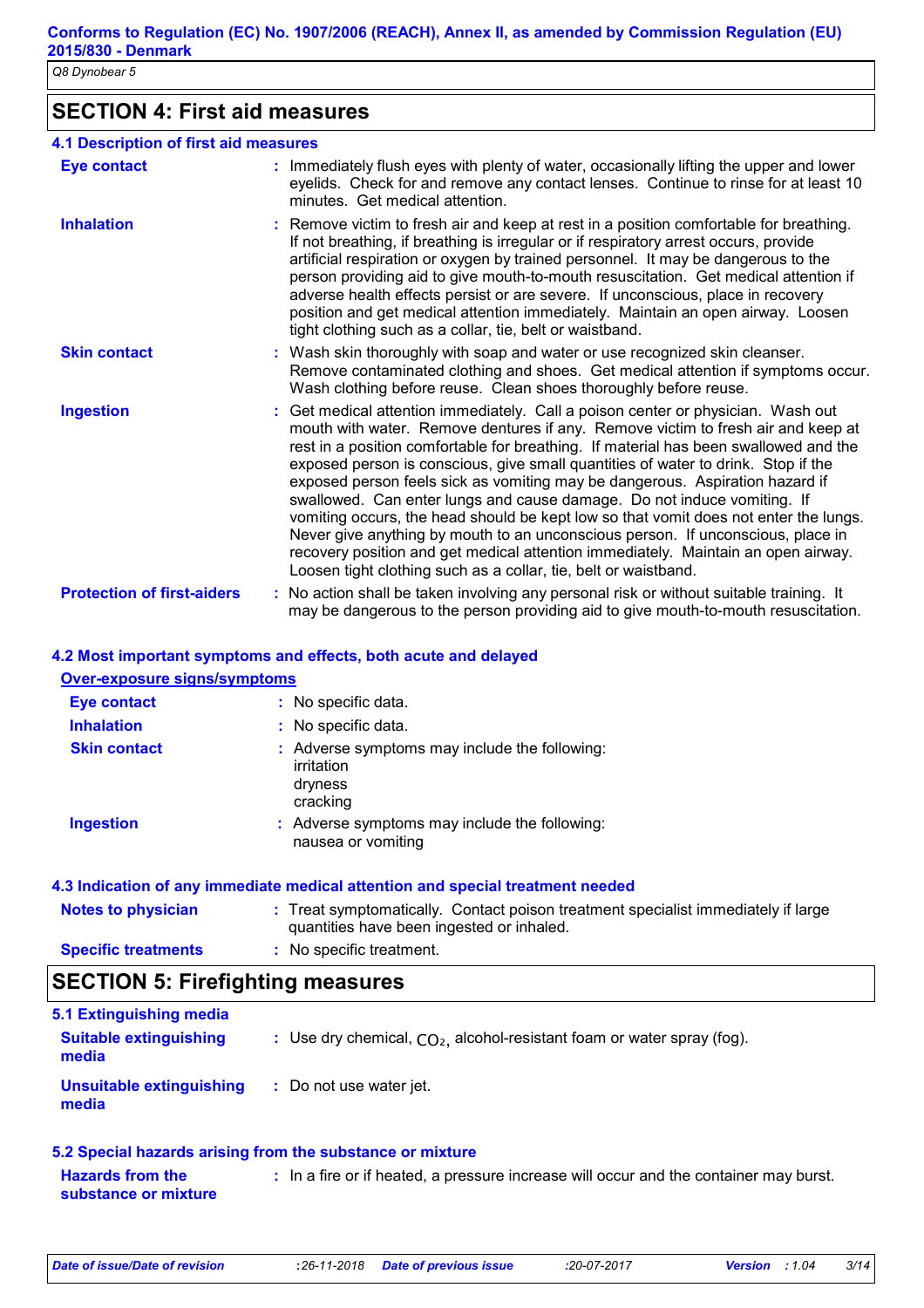| <b>SECTION 5: Firefighting measures</b> |                                                               |
|-----------------------------------------|---------------------------------------------------------------|
| <b>Hazardous combustion</b>             | : Decomposition products may include the following materials: |
| products                                | carbon dioxide                                                |

carbon monoxide sulfur oxides

### **5.3 Advice for firefighters**

| <b>U.U AUVICE IUI III CHYNICI J</b>                      |                                                                                                                                                                                                                                                                                                                                                                       |
|----------------------------------------------------------|-----------------------------------------------------------------------------------------------------------------------------------------------------------------------------------------------------------------------------------------------------------------------------------------------------------------------------------------------------------------------|
| <b>Special protective actions</b><br>for fire-fighters   | : Promptly isolate the scene by removing all persons from the vicinity of the incident if<br>there is a fire. No action shall be taken involving any personal risk or without<br>suitable training.                                                                                                                                                                   |
| <b>Special protective</b><br>equipment for fire-fighters | : Fire-fighters should wear appropriate protective equipment and self-contained<br>breathing apparatus (SCBA) with a full face-piece operated in positive pressure<br>mode. Clothing for fire-fighters (including helmets, protective boots and gloves)<br>conforming to European standard EN 469 will provide a basic level of protection for<br>chemical incidents. |

# **SECTION 6: Accidental release measures**

|                                                  | 6.1 Personal precautions, protective equipment and emergency procedures                                                                                                                                                                                                                                                                                                                                                                                                                                                                                                                         |
|--------------------------------------------------|-------------------------------------------------------------------------------------------------------------------------------------------------------------------------------------------------------------------------------------------------------------------------------------------------------------------------------------------------------------------------------------------------------------------------------------------------------------------------------------------------------------------------------------------------------------------------------------------------|
| For non-emergency<br>personnel                   | : No action shall be taken involving any personal risk or without suitable training.<br>Evacuate surrounding areas. Keep unnecessary and unprotected personnel from<br>entering. Do not touch or walk through spilled material. Avoid breathing vapor or<br>mist. Provide adequate ventilation. Wear appropriate respirator when ventilation is<br>inadequate. Put on appropriate personal protective equipment.                                                                                                                                                                                |
|                                                  | For emergency responders : If specialized clothing is required to deal with the spillage, take note of any<br>information in Section 8 on suitable and unsuitable materials. See also the<br>information in "For non-emergency personnel".                                                                                                                                                                                                                                                                                                                                                      |
| <b>6.2 Environmental</b><br>precautions          | : Avoid dispersal of spilled material and runoff and contact with soil, waterways,<br>drains and sewers. Inform the relevant authorities if the product has caused<br>environmental pollution (sewers, waterways, soil or air).                                                                                                                                                                                                                                                                                                                                                                 |
|                                                  | 6.3 Methods and materials for containment and cleaning up                                                                                                                                                                                                                                                                                                                                                                                                                                                                                                                                       |
| <b>Small spill</b>                               | : Stop leak if without risk. Move containers from spill area. Dilute with water and mop<br>up if water-soluble. Alternatively, or if water-insoluble, absorb with an inert dry<br>material and place in an appropriate waste disposal container. Dispose of via a<br>licensed waste disposal contractor.                                                                                                                                                                                                                                                                                        |
| <b>Large spill</b>                               | : Stop leak if without risk. Move containers from spill area. Approach release from<br>upwind. Prevent entry into sewers, water courses, basements or confined areas.<br>Wash spillages into an effluent treatment plant or proceed as follows. Contain and<br>collect spillage with non-combustible, absorbent material e.g. sand, earth,<br>vermiculite or diatomaceous earth and place in container for disposal according to<br>local regulations. Dispose of via a licensed waste disposal contractor.<br>Contaminated absorbent material may pose the same hazard as the spilled product. |
| <b>6.4 Reference to other</b><br><b>sections</b> | : See Section 1 for emergency contact information.<br>See Section 8 for information on appropriate personal protective equipment.<br>See Section 13 for additional waste treatment information.                                                                                                                                                                                                                                                                                                                                                                                                 |

# **SECTION 7: Handling and storage**

The information in this section contains generic advice and guidance. The list of Identified Uses in Section 1 should be consulted for any available use-specific information provided in the Exposure Scenario(s).

## **7.1 Precautions for safe handling**

| <b>Protective measures</b> | : Put on appropriate personal protective equipment (see Section 8). Do not swallow.<br>Avoid contact with eyes, skin and clothing. Avoid breathing vapor or mist. Keep in<br>the original container or an approved alternative made from a compatible material,<br>kept tightly closed when not in use. Empty containers retain product residue and |
|----------------------------|-----------------------------------------------------------------------------------------------------------------------------------------------------------------------------------------------------------------------------------------------------------------------------------------------------------------------------------------------------|
|                            | can be hazardous. Do not reuse container.                                                                                                                                                                                                                                                                                                           |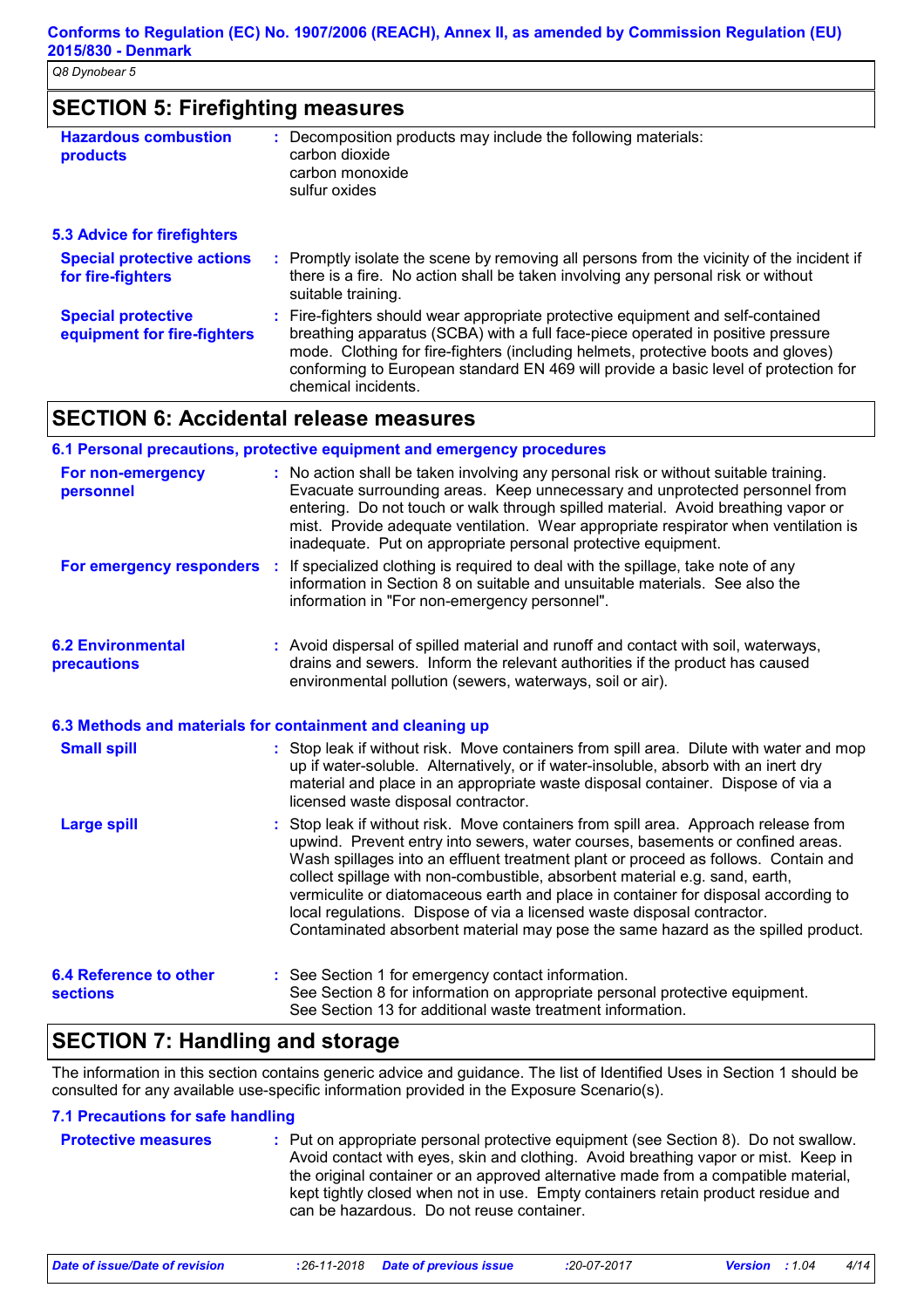### **SECTION 7: Handling and storage**

| <b>Advice on general</b> | : Eating, drinking and smoking should be prohibited in areas where this material is |
|--------------------------|-------------------------------------------------------------------------------------|
| occupational hygiene     | handled, stored and processed. Workers should wash hands and face before            |
|                          | eating, drinking and smoking. Remove contaminated clothing and protective           |
|                          | equipment before entering eating areas. See also Section 8 for additional           |
|                          | information on hygiene measures.                                                    |

### **7.2 Conditions for safe storage, including any incompatibilities**

Store in accordance with local regulations. Store in original container protected from direct sunlight in a dry, cool and well-ventilated area, away from incompatible materials (see Section 10) and food and drink. Store locked up. Keep container tightly closed and sealed until ready for use. Containers that have been opened must be carefully resealed and kept upright to prevent leakage. Do not store in unlabeled containers. Use appropriate containment to avoid environmental contamination. See Section 10 for incompatible materials before handling or use.

### **7.3 Specific end use(s)**

| <b>Recommendations</b>                         | : Not available.   |
|------------------------------------------------|--------------------|
| Industrial sector specific<br><b>solutions</b> | $:$ Not available. |

# **SECTION 8: Exposure controls/personal protection**

The information in this section contains generic advice and guidance. Information is provided based on typical anticipated uses of the product. Additional measures might be required for bulk handling or other uses that could significantly increase worker exposure or environmental releases.

### **8.1 Control parameters**

### **Occupational exposure limits**

| <b>Product/ingredient name</b><br>Hydrocarbons, C15-C20, n-alkanes, isoalkanes,<br>cyclics, <0.03% aromatics<br>Distillates (petroleum), hydrotreated light<br>paraffinic |           | <b>Exposure limit values</b>                                                                                                                                                                                                                                                                                                                                                                                                                                                                                                                                                                                                                                                                                                                                                                                                                                                                                                                                                                                        |  |  |
|---------------------------------------------------------------------------------------------------------------------------------------------------------------------------|-----------|---------------------------------------------------------------------------------------------------------------------------------------------------------------------------------------------------------------------------------------------------------------------------------------------------------------------------------------------------------------------------------------------------------------------------------------------------------------------------------------------------------------------------------------------------------------------------------------------------------------------------------------------------------------------------------------------------------------------------------------------------------------------------------------------------------------------------------------------------------------------------------------------------------------------------------------------------------------------------------------------------------------------|--|--|
|                                                                                                                                                                           |           | EU OEL (Europe).<br>TWA: $5 \text{ mg/m}^3$<br><b>Working Environment Authority (Denmark, 10/2012).</b><br>TWA: 1 mg/m <sup>3</sup> 8 hours. Form: mist and particles                                                                                                                                                                                                                                                                                                                                                                                                                                                                                                                                                                                                                                                                                                                                                                                                                                               |  |  |
| <b>Recommended monitoring</b><br>procedures                                                                                                                               | required. | If this product contains ingredients with exposure limits, personal, workplace<br>atmosphere or biological monitoring may be required to determine the effectiveness<br>of the ventilation or other control measures and/or the necessity to use respiratory<br>protective equipment. Reference should be made to monitoring standards, such as<br>the following: European Standard EN 689 (Workplace atmospheres - Guidance for<br>the assessment of exposure by inhalation to chemical agents for comparison with<br>limit values and measurement strategy) European Standard EN 14042 (Workplace<br>atmospheres - Guide for the application and use of procedures for the assessment<br>of exposure to chemical and biological agents) European Standard EN 482<br>(Workplace atmospheres - General requirements for the performance of procedures<br>for the measurement of chemical agents) Reference to national guidance<br>documents for methods for the determination of hazardous substances will also be |  |  |
| <b>DNELS/DMELS</b><br>No DNELs/DMELs available.                                                                                                                           |           |                                                                                                                                                                                                                                                                                                                                                                                                                                                                                                                                                                                                                                                                                                                                                                                                                                                                                                                                                                                                                     |  |  |
| <b>PNECs</b><br>No PNECs available.                                                                                                                                       |           |                                                                                                                                                                                                                                                                                                                                                                                                                                                                                                                                                                                                                                                                                                                                                                                                                                                                                                                                                                                                                     |  |  |

### **8.2 Exposure controls**

### **Appropriate engineering controls**

**:** Good general ventilation should be sufficient to control worker exposure to airborne contaminants.

**Individual protection measures**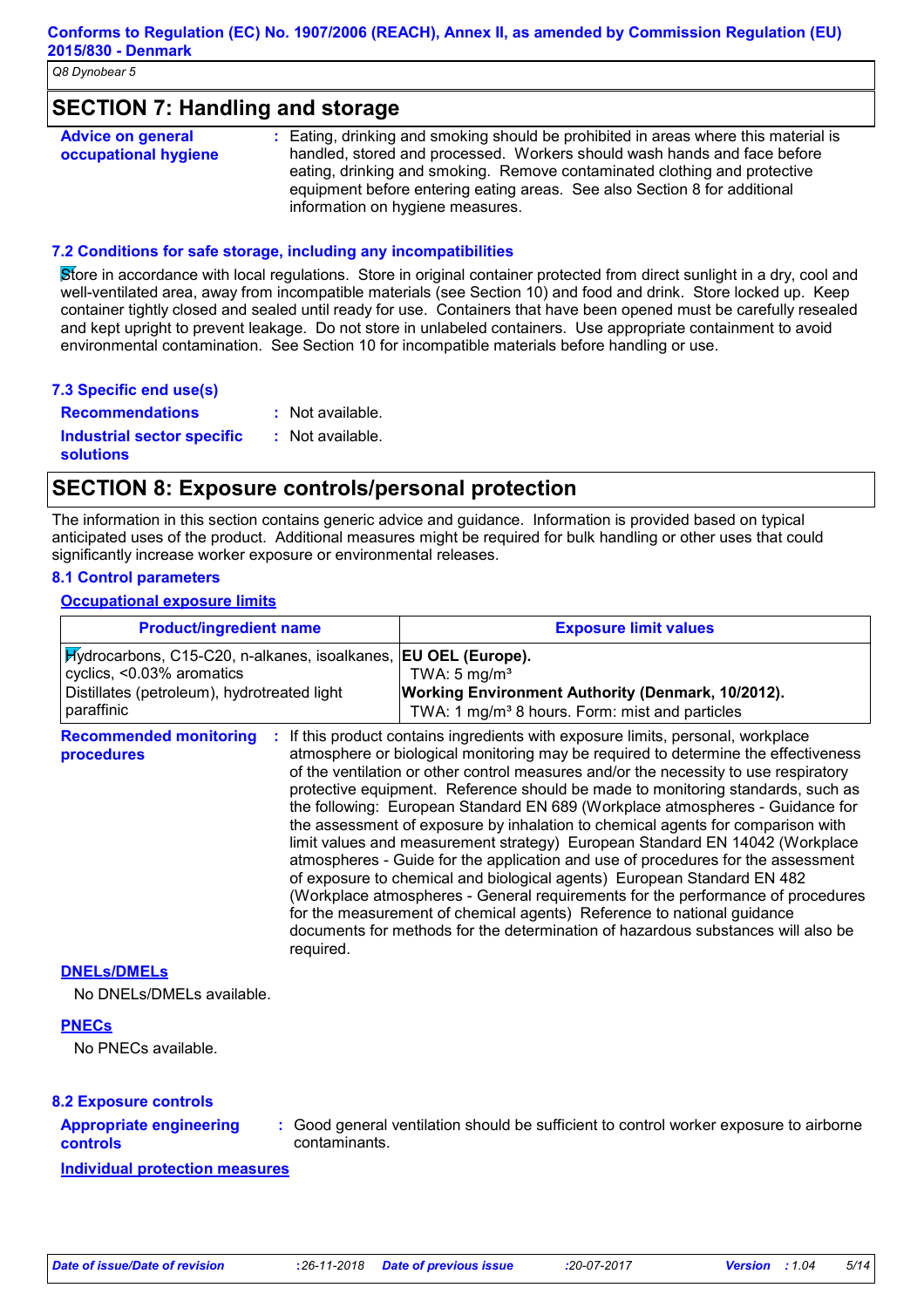# **SECTION 8: Exposure controls/personal protection**

| <b>Hygiene measures</b>                   | : Wash hands, forearms and face thoroughly after handling chemical products,<br>before eating, smoking and using the lavatory and at the end of the working period.<br>Appropriate techniques should be used to remove potentially contaminated clothing.<br>Wash contaminated clothing before reusing. Ensure that eyewash stations and<br>safety showers are close to the workstation location.                                                                                                                                                                                                                                                                                                                                     |
|-------------------------------------------|---------------------------------------------------------------------------------------------------------------------------------------------------------------------------------------------------------------------------------------------------------------------------------------------------------------------------------------------------------------------------------------------------------------------------------------------------------------------------------------------------------------------------------------------------------------------------------------------------------------------------------------------------------------------------------------------------------------------------------------|
| <b>Eye/face protection</b>                | Safety eyewear complying with an approved standard should be used when a risk<br>assessment indicates this is necessary to avoid exposure to liquid splashes, mists,<br>gases or dusts. If contact is possible, the following protection should be worn,<br>unless the assessment indicates a higher degree of protection: safety glasses with<br>side-shields.                                                                                                                                                                                                                                                                                                                                                                       |
| <b>Skin protection</b>                    |                                                                                                                                                                                                                                                                                                                                                                                                                                                                                                                                                                                                                                                                                                                                       |
| <b>Hand protection</b>                    | : Chemical-resistant, impervious gloves complying with an approved standard should<br>be worn at all times when handling chemical products if a risk assessment indicates<br>this is necessary. Considering the parameters specified by the glove manufacturer,<br>check during use that the gloves are still retaining their protective properties. It<br>should be noted that the time to breakthrough for any glove material may be<br>different for different glove manufacturers. In the case of mixtures, consisting of<br>several substances, the protection time of the gloves cannot be accurately<br>estimated. Wear suitable gloves tested to EN374. Recommended: < 1 hour<br>(breakthrough time): nitrile rubber 0.17 mm. |
| <b>Body protection</b>                    | Personal protective equipment for the body should be selected based on the task<br>being performed and the risks involved and should be approved by a specialist<br>before handling this product.                                                                                                                                                                                                                                                                                                                                                                                                                                                                                                                                     |
| <b>Other skin protection</b>              | Appropriate footwear and any additional skin protection measures should be<br>selected based on the task being performed and the risks involved and should be<br>approved by a specialist before handling this product.                                                                                                                                                                                                                                                                                                                                                                                                                                                                                                               |
| <b>Respiratory protection</b>             | Based on the hazard and potential for exposure, select a respirator that meets the<br>appropriate standard or certification. Respirators must be used according to a<br>respiratory protection program to ensure proper fitting, training, and other important<br>aspects of use. Recommended: Boiling point > 65 °C: A1; Boiling point < 65 °C:<br>AX1; Hot material: A1P2.                                                                                                                                                                                                                                                                                                                                                          |
| <b>Environmental exposure</b><br>controls | Emissions from ventilation or work process equipment should be checked to<br>ensure they comply with the requirements of environmental protection legislation.<br>In some cases, fume scrubbers, filters or engineering modifications to the process<br>equipment will be necessary to reduce emissions to acceptable levels.                                                                                                                                                                                                                                                                                                                                                                                                         |

# **SECTION 9: Physical and chemical properties**

### **9.1 Information on basic physical and chemical properties**

| <b>Appearance</b>                                      |                                          |
|--------------------------------------------------------|------------------------------------------|
| <b>Physical state</b>                                  | : Liquid. [Oily liquid.]                 |
| <b>Appearance</b>                                      | : Clear.                                 |
| Color                                                  | : Colorless to light yellow.             |
| Odor                                                   | : Characteristic.                        |
| <b>Odor threshold</b>                                  | : Not available.                         |
| pH                                                     | : 7                                      |
| <b>Melting point/freezing point</b>                    | : -12°C                                  |
| Initial boiling point and<br>boiling range             | : $>200^{\circ}$ C                       |
| <b>Flash point</b>                                     | : Open cup: $>130^{\circ}$ C [ASTM D92.] |
| <b>Evaporation rate</b>                                | : Not available.                         |
| <b>Flammability (solid, gas)</b>                       | : Not applicable.                        |
| <b>Upper/lower flammability or</b><br>explosive limits | : Not available.                         |
| <b>Vapor pressure</b>                                  | : < 0.01 kPa [room temperature]          |
| <b>Vapor density</b>                                   | : Not available.                         |
|                                                        |                                          |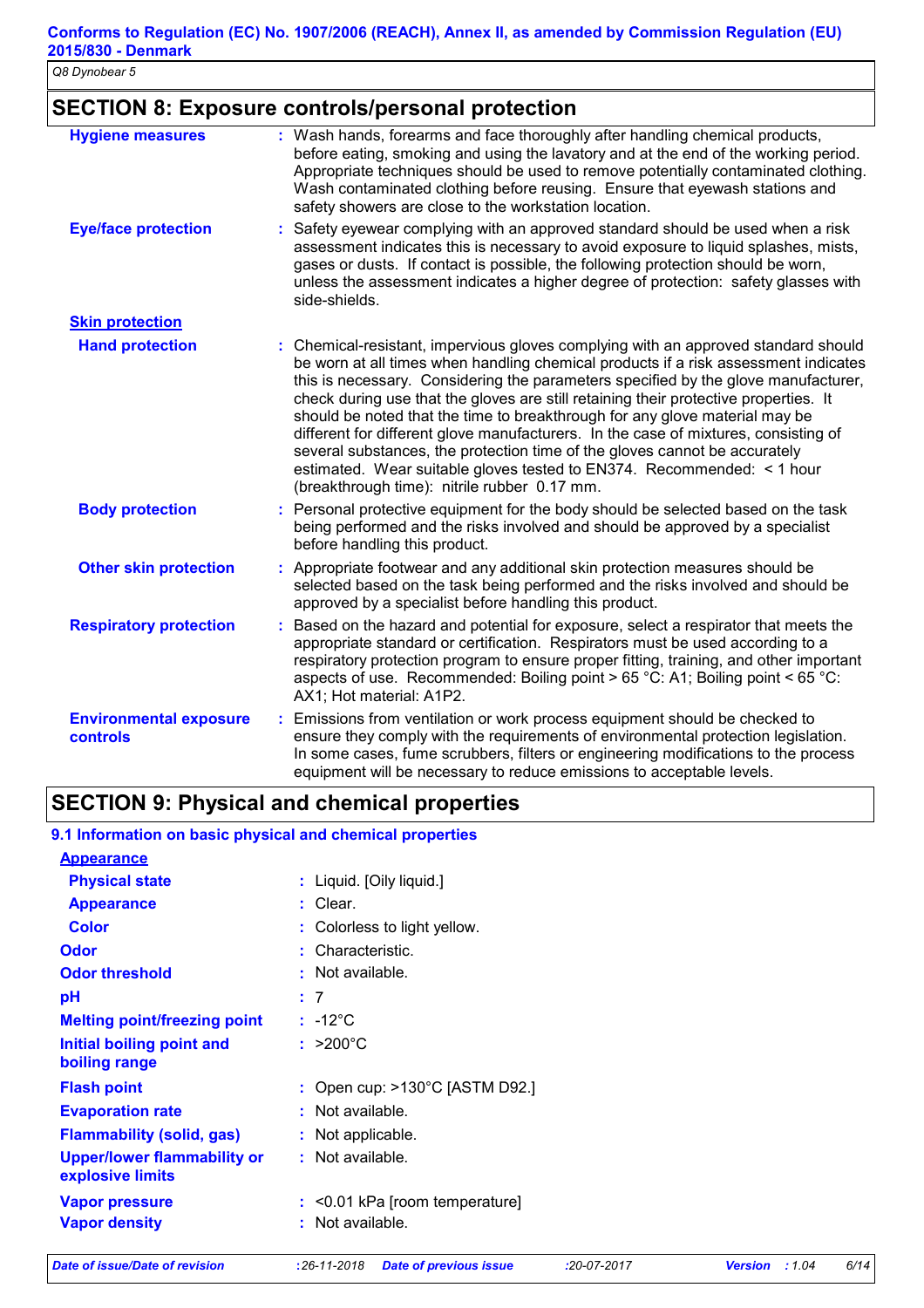# **SECTION 9: Physical and chemical properties**

| <b>Relative density</b>                                           | : 0.83                                                            |
|-------------------------------------------------------------------|-------------------------------------------------------------------|
| <b>Solubility(ies)</b>                                            | : Insoluble in the following materials: cold water and hot water. |
| <b>Partition coefficient: n-octanol/: Not available.</b><br>water |                                                                   |
| <b>Auto-ignition temperature</b>                                  | $: >200^{\circ}$ C                                                |
| <b>Decomposition temperature</b>                                  | $: >200^{\circ}$ C                                                |
| Viscosity (40°C)                                                  | : 5 cSt                                                           |
| <b>Explosive properties</b>                                       | : Not applicable.                                                 |
| <b>Oxidizing properties</b>                                       | : Not applicable.                                                 |

### **9.2 Other information**

| <b>SECTION 10: Stability and reactivity</b>       |                                                                                                           |  |  |  |
|---------------------------------------------------|-----------------------------------------------------------------------------------------------------------|--|--|--|
| <b>10.1 Reactivity</b>                            | : No specific test data related to reactivity available for this product or its ingredients.              |  |  |  |
| <b>10.2 Chemical stability</b>                    | : The product is stable.                                                                                  |  |  |  |
| <b>10.3 Possibility of</b><br>hazardous reactions | : Under normal conditions of storage and use, hazardous reactions will not occur.                         |  |  |  |
| <b>10.4 Conditions to avoid</b>                   | : No specific data.                                                                                       |  |  |  |
| <b>10.5 Incompatible materials</b>                | Reactive or incompatible with the following materials:<br>÷<br>Strong oxidizing materials                 |  |  |  |
| <b>10.6 Hazardous</b><br>decomposition products   | : Under normal conditions of storage and use, hazardous decomposition products<br>should not be produced. |  |  |  |

# **SECTION 11: Toxicological information**

### **11.1 Information on toxicological effects**

### **Acute toxicity**

| <b>Product/ingredient name</b>                                                 | <b>Result</b>                             | <b>Species</b>           | <b>Dose</b>               | <b>Exposure</b>          |
|--------------------------------------------------------------------------------|-------------------------------------------|--------------------------|---------------------------|--------------------------|
| Hydrocarbons, C15-C20, n-<br>alkanes, isoalkanes, cyclics,<br><0.03% aromatics | <b>LC50 Inhalation Dusts and</b><br>mists | Rat                      | $>5266$ mg/m <sup>3</sup> | 4 hours                  |
|                                                                                | LD50 Oral                                 | Rat                      | >5000 mg/kg               |                          |
| Distillates (petroleum),<br>hydrotreated light paraffinic                      | <b>LC50 Inhalation Dusts and</b><br>mists | Rat                      | 3900 mg/ $m3$             | 4 hours                  |
|                                                                                | LD50 Dermal                               | Rabbit - Male,<br>Female | >5000 mg/kg               |                          |
|                                                                                | LD50 Oral                                 | Rat - Male,<br>Female    | >5000 mg/kg               | $\overline{\phantom{a}}$ |

**Conclusion/Summary :** Not available.

### **Acute toxicity estimates**

Not available.

### **Irritation/Corrosion**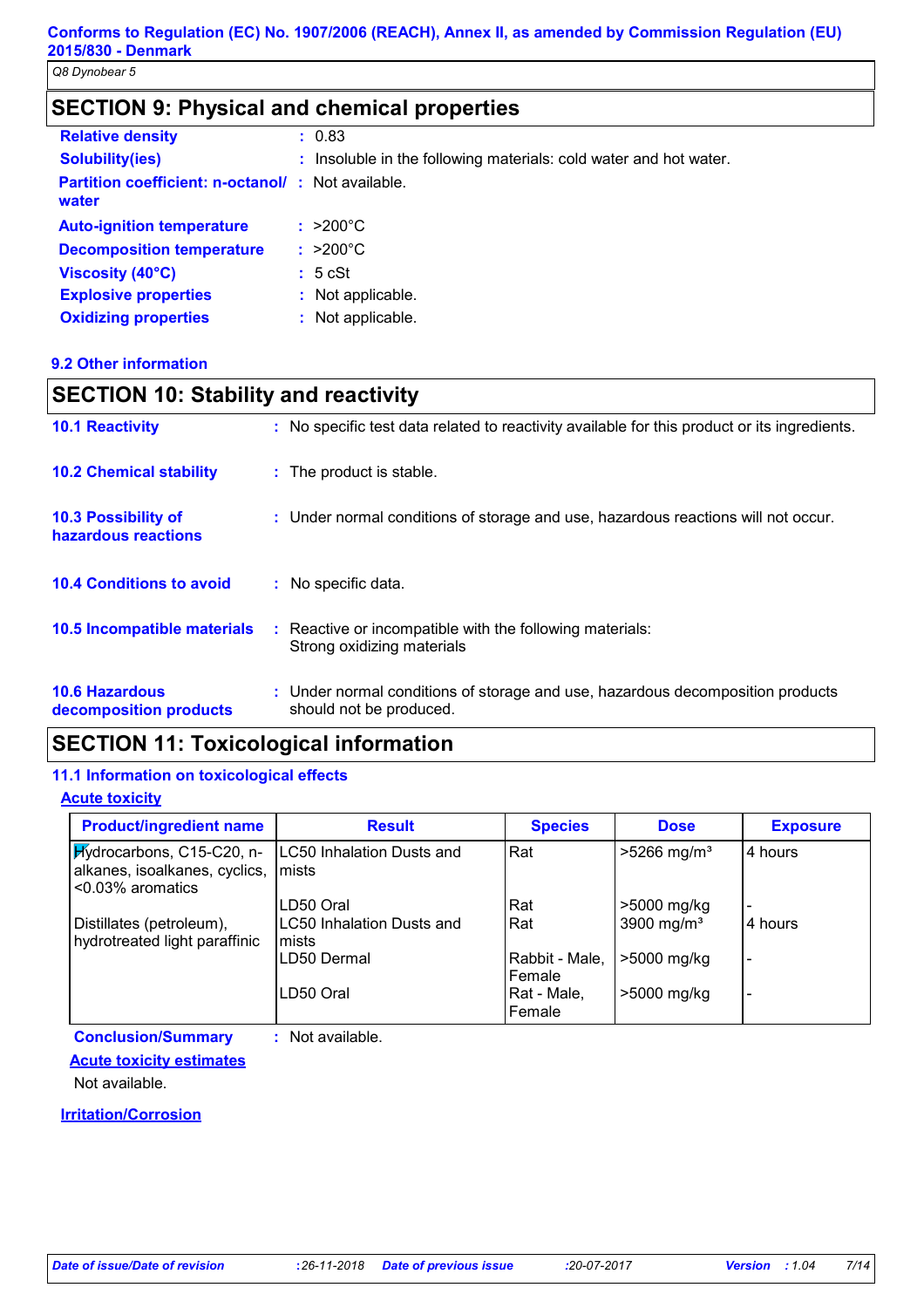# **SECTION 11: Toxicological information**

| <b>Result</b>          | <b>Species</b> | <b>Score</b> | <b>Exposure</b> | <b>Observation</b> |
|------------------------|----------------|--------------|-----------------|--------------------|
| Skin - Erythema/Eschar | Rabbit         | 0.17         | 72 hours        | 7 days             |
| Skin - Edema           | Rabbit         | 0            | 72 hours        | 7 days             |
| Eyes - Iris lesion     | Rabbit         | 0            | 148 hours       | 72 hours           |
| Eyes - Redness of the  | Rabbit         | 0.33         | 48 hours        | 72 hours           |
|                        |                | conjunctivae |                 |                    |

**Conclusion/Summary :** Not available.

### **Sensitization**

| <b>Product/ingredient name</b>                            | <b>Route of</b><br>exposure | <b>Species</b> | <b>Result</b>   |
|-----------------------------------------------------------|-----------------------------|----------------|-----------------|
| Distillates (petroleum),<br>hydrotreated light paraffinic | skin                        | Guinea pig     | Not sensitizing |

**Conclusion/Summary :** Not available.

### **Mutagenicity**

| <b>Product/ingredient name</b>                                   | Test                                                     | <b>Experiment</b>                                                 | <b>Result</b> |
|------------------------------------------------------------------|----------------------------------------------------------|-------------------------------------------------------------------|---------------|
| <b>Distillates (petroleum),</b><br>hydrotreated light paraffinic | 474 Mammalian<br>Erythrocyte<br><b>Micronucleus Test</b> | Experiment: In vivo<br>Subject: Mammalian-Animal<br>Cell: Somatic | Negative      |

# **Conclusion/Summary :** Not available.

### **Carcinogenicity**

| <b>Product/ingredient name</b>                            | <b>Result</b>          | <b>Species</b>   | <b>Dose</b> | <b>Exposure</b> |
|-----------------------------------------------------------|------------------------|------------------|-------------|-----------------|
| Distillates (petroleum),<br>hydrotreated light paraffinic | Negative - Dermal - TC | Mouse - Female I |             | 78 weeks        |

**Conclusion/Summary :** Not available.

**Reproductive toxicity**

| <b>Product/ingredient name</b>                            | <b>Maternal</b><br><b>toxicity</b> | <b>Fertility</b> | <b>Development</b><br>toxin | <b>Species</b>             | <b>Dose</b>     | <b>Exposure</b> |
|-----------------------------------------------------------|------------------------------------|------------------|-----------------------------|----------------------------|-----------------|-----------------|
| Distillates (petroleum),<br>hydrotreated light paraffinic | <b>Negative</b>                    | <b>Negative</b>  | Negative                    | Rat - Male, Female   Oral: | 1000 mg/<br> kg |                 |

**Conclusion/Summary :** Not available.

### **Teratogenicity**

| <b>Product/ingredient name</b>                            | Result            | <b>Species</b> | <b>Dose</b> | <b>Exposure</b> |
|-----------------------------------------------------------|-------------------|----------------|-------------|-----------------|
| Distillates (petroleum),<br>hydrotreated light paraffinic | Negative - Dermal | Rat            | 2000 mg/kg  | 7 days per week |

**Conclusion/Summary :** Not available.

### **Specific target organ toxicity (single exposure)**

Not available.

# **Specific target organ toxicity (repeated exposure)**

Not available.

### **Aspiration hazard**

| <b>Product/ingredient name</b>                                                                                | <b>Result</b>                         |
|---------------------------------------------------------------------------------------------------------------|---------------------------------------|
| Hydrocarbons, C15-C20, n-alkanes, isoalkanes, cyclics, <0.03%   ASPIRATION HAZARD - Category 1<br>l aromatics |                                       |
| Distillates (petroleum), hydrotreated light paraffinic                                                        | <b>ASPIRATION HAZARD - Category 1</b> |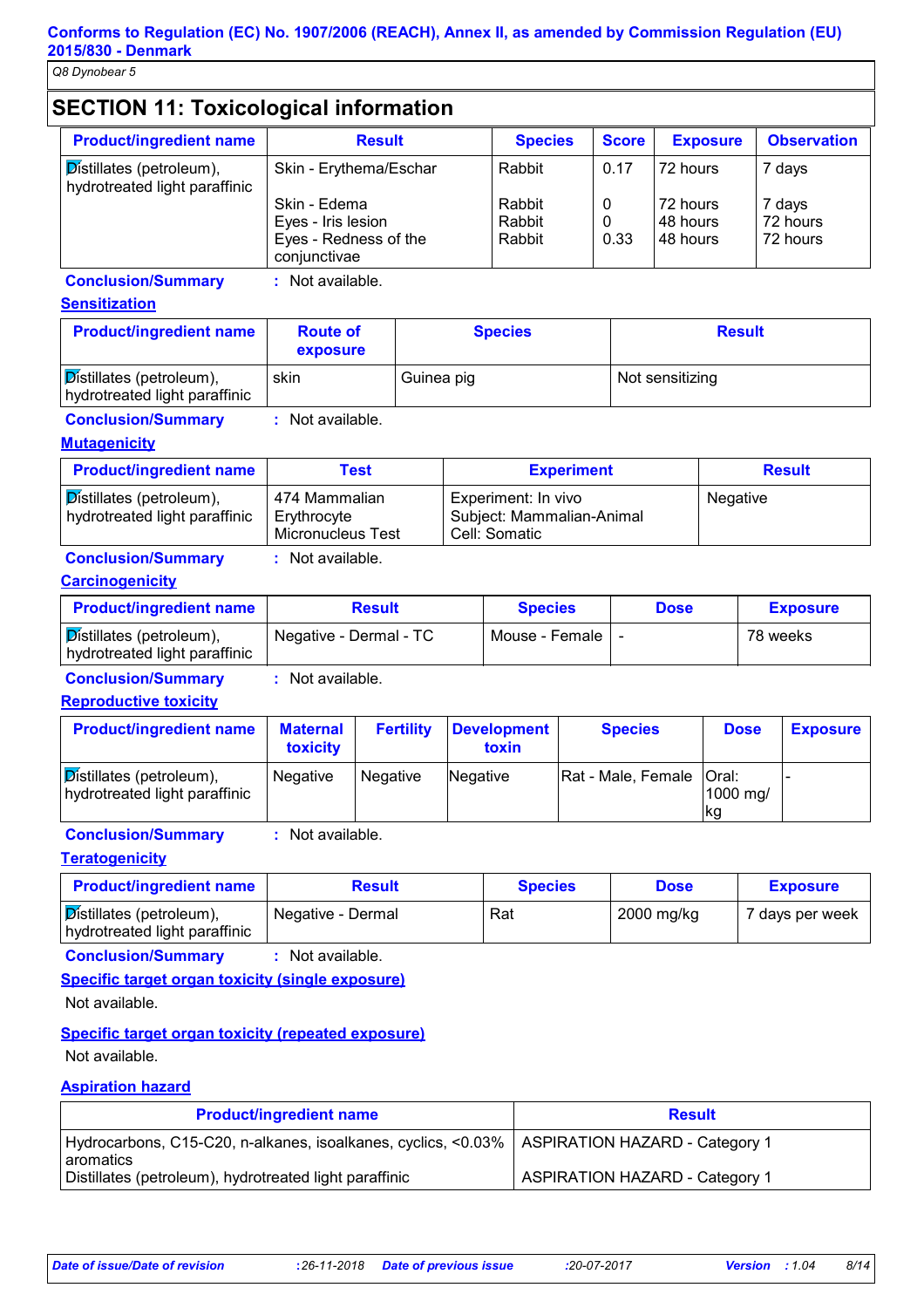| <b>SECTION 11: Toxicological information</b> |  |
|----------------------------------------------|--|
|----------------------------------------------|--|

| routes of exposure                    |  |
|---------------------------------------|--|
| <b>Potential acute health effects</b> |  |

**Information on the likely** 

| Eye contact         | : No known significant effects or critical hazards.             |
|---------------------|-----------------------------------------------------------------|
| <b>Inhalation</b>   | : No known significant effects or critical hazards.             |
| <b>Skin contact</b> | : Defatting to the skin. May cause skin dryness and irritation. |
| <b>Ingestion</b>    | : May be fatal if swallowed and enters airways.                 |

### **Symptoms related to the physical, chemical and toxicological characteristics**

: Not available.

| <b>Eye contact</b>  | : No specific data.                                                                |
|---------------------|------------------------------------------------------------------------------------|
| <b>Inhalation</b>   | : No specific data.                                                                |
| <b>Skin contact</b> | : Adverse symptoms may include the following:<br>irritation<br>dryness<br>cracking |
| <b>Ingestion</b>    | : Adverse symptoms may include the following:<br>nausea or vomiting                |

### **Delayed and immediate effects and also chronic effects from short and long term exposure**

| <b>Short term exposure</b>            |                    |
|---------------------------------------|--------------------|
| <b>Potential immediate</b><br>effects | : Not available    |
| <b>Potential delayed effects</b>      | $:$ Not available. |
| <b>Long term exposure</b>             |                    |
| <b>Potential immediate</b><br>effects | : Not available.   |
| <b>Potential delayed effects</b>      | : Not available.   |

### **Potential chronic health effects**

| <b>Product/ingredient name</b>                            | <b>Result</b>                                                                                              | <b>Species</b>        | <b>Dose</b>              | <b>Exposure</b>              |
|-----------------------------------------------------------|------------------------------------------------------------------------------------------------------------|-----------------------|--------------------------|------------------------------|
| Distillates (petroleum),<br>hydrotreated light paraffinic | Sub-chronic NOAEL Oral                                                                                     | Rat - Male,<br>Female | $≥2000$ mg/kg            | 13 weeks; 5<br>days per week |
|                                                           | Sub-acute LOAEL Oral                                                                                       | Rat - Male            | $125 \text{ mg/kg}$      | 13 weeks; 5<br>hours per day |
|                                                           | Sub-acute NOAEL Inhalation<br>Dusts and mists                                                              | Rat - Male            | $>980$ mg/m <sup>3</sup> | 4 weeks; 5 days<br>per week  |
|                                                           |                                                                                                            |                       |                          |                              |
|                                                           | $:$ Not available.                                                                                         |                       |                          |                              |
| <b>General</b>                                            | : Prolonged or repeated contact can defat the skin and lead to irritation, cracking and/<br>or dermatitis. |                       |                          |                              |
| <b>Carcinogenicity</b>                                    | : No known significant effects or critical hazards.                                                        |                       |                          |                              |
| <b>Mutagenicity</b>                                       | : No known significant effects or critical hazards.                                                        |                       |                          |                              |
| <b>Teratogenicity</b>                                     | : No known significant effects or critical hazards.                                                        |                       |                          |                              |
| <b>Conclusion/Summary</b><br><b>Developmental effects</b> | : No known significant effects or critical hazards.                                                        |                       |                          |                              |

### **Other information :**

: Not available.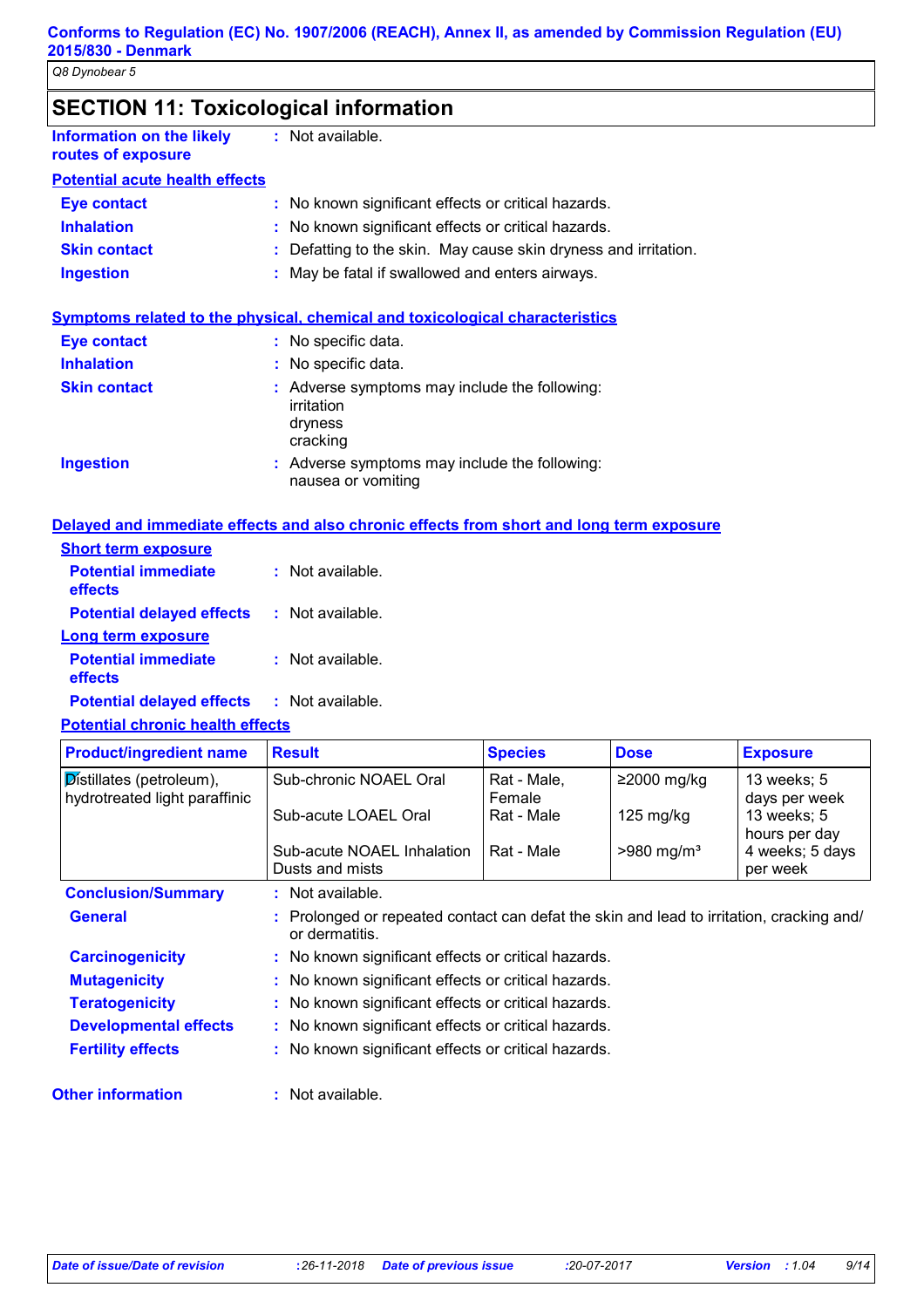# **SECTION 12: Ecological information**

### **12.1 Toxicity**

| <b>Product/ingredient name</b>                                                     | <b>Result</b>                                   | <b>Species</b>  | <b>Exposure</b>       |
|------------------------------------------------------------------------------------|-------------------------------------------------|-----------------|-----------------------|
| Hydrocarbons, C15-C20, n-<br>alkanes, isoalkanes, cyclics,<br>$< 0.03\%$ aromatics | Acute EC50 >10000 mg/l                          | Algae           | 72 hours              |
|                                                                                    | Acute EC50 > 3193 mg/l<br>Acute EC50 >1028 mg/l | Daphnia<br>Fish | 148 hours<br>96 hours |

**Conclusion/Summary :** Not available.

### **12.2 Persistence and degradability**

| <b>Product/ingredient name</b>                                                     | Test                     | <b>Result</b>            |                   | <b>Dose</b> | <b>Inoculum</b>         |
|------------------------------------------------------------------------------------|--------------------------|--------------------------|-------------------|-------------|-------------------------|
| Hydrocarbons, C15-C20, n-<br>alkanes, isoalkanes, cyclics,<br>$< 0.03\%$ aromatics | OECD 306                 | 74 % - Readily - 28 days |                   |             |                         |
| <b>Conclusion/Summary</b>                                                          | : Not available.         |                          |                   |             |                         |
| <b>Product/ingredient name</b>                                                     | <b>Aquatic half-life</b> |                          | <b>Photolysis</b> |             | <b>Biodegradability</b> |

| $\blacksquare$ Frouggering equation from $\blacksquare$ | $\blacksquare$ Ayuatit Hall-IIIt | <u>FIIULUIVSIS</u> | <u>Pluueyraudulity</u> |
|---------------------------------------------------------|----------------------------------|--------------------|------------------------|
| $ \vec{H}$ ydrocarbons, C15-C20, n- $ \cdot $           |                                  |                    | <b>IReadily</b>        |
| alkanes, isoalkanes, cyclics,                           |                                  |                    |                        |
| l <0.03% aromatics                                      |                                  |                    |                        |
| Distillates (petroleum),                                |                                  |                    | <b>Ilnherent</b>       |
| hydrotreated light paraffinic                           |                                  |                    |                        |
|                                                         |                                  |                    |                        |

### **12.3 Bioaccumulative potential**

| <b>Product/ingredient name</b>                                          | <b>LogP</b> <sub>ow</sub> | <b>BCF</b> | <b>Potential</b> |
|-------------------------------------------------------------------------|---------------------------|------------|------------------|
| $ \mathcal{D}$ istillates (petroleum),<br>hydrotreated light paraffinic |                           |            | l low            |

| <b>12.4 Mobility in soil</b>                            |                  |
|---------------------------------------------------------|------------------|
| <b>Soil/water partition</b><br><b>coefficient (Koc)</b> | : Not available. |
| <b>Mobility</b>                                         | : Not available. |

# **12.5 Results of PBT and vPvB assessment**

| <b>PBT</b>  | : Not applicable. |
|-------------|-------------------|
| <b>vPvB</b> | : Not applicable. |

**12.6 Other adverse effects** : No known significant effects or critical hazards.

# **SECTION 13: Disposal considerations**

The information in this section contains generic advice and guidance. The list of Identified Uses in Section 1 should be consulted for any available use-specific information provided in the Exposure Scenario(s).

### **13.1 Waste treatment methods**

| <b>Product</b><br><b>Methods of disposal</b> | : The generation of waste should be avoided or minimized wherever possible.<br>Disposal of this product, solutions and any by-products should at all times comply                                                                                                                                                                                                               |  |  |  |  |  |
|----------------------------------------------|---------------------------------------------------------------------------------------------------------------------------------------------------------------------------------------------------------------------------------------------------------------------------------------------------------------------------------------------------------------------------------|--|--|--|--|--|
|                                              | with the requirements of environmental protection and waste disposal legislation<br>and any regional local authority requirements. Dispose of surplus and non-<br>recyclable products via a licensed waste disposal contractor. Waste should not be<br>disposed of untreated to the sewer unless fully compliant with the requirements of<br>all authorities with jurisdiction. |  |  |  |  |  |
| <b>Hazardous waste</b>                       | $\mathbf{y}$ Yes.                                                                                                                                                                                                                                                                                                                                                               |  |  |  |  |  |
| Date of issue/Date of revision               | <b>Date of previous issue</b><br>10/14<br>$:26-11-2018$<br>:20-07-2017<br><b>Version</b> : 1.04                                                                                                                                                                                                                                                                                 |  |  |  |  |  |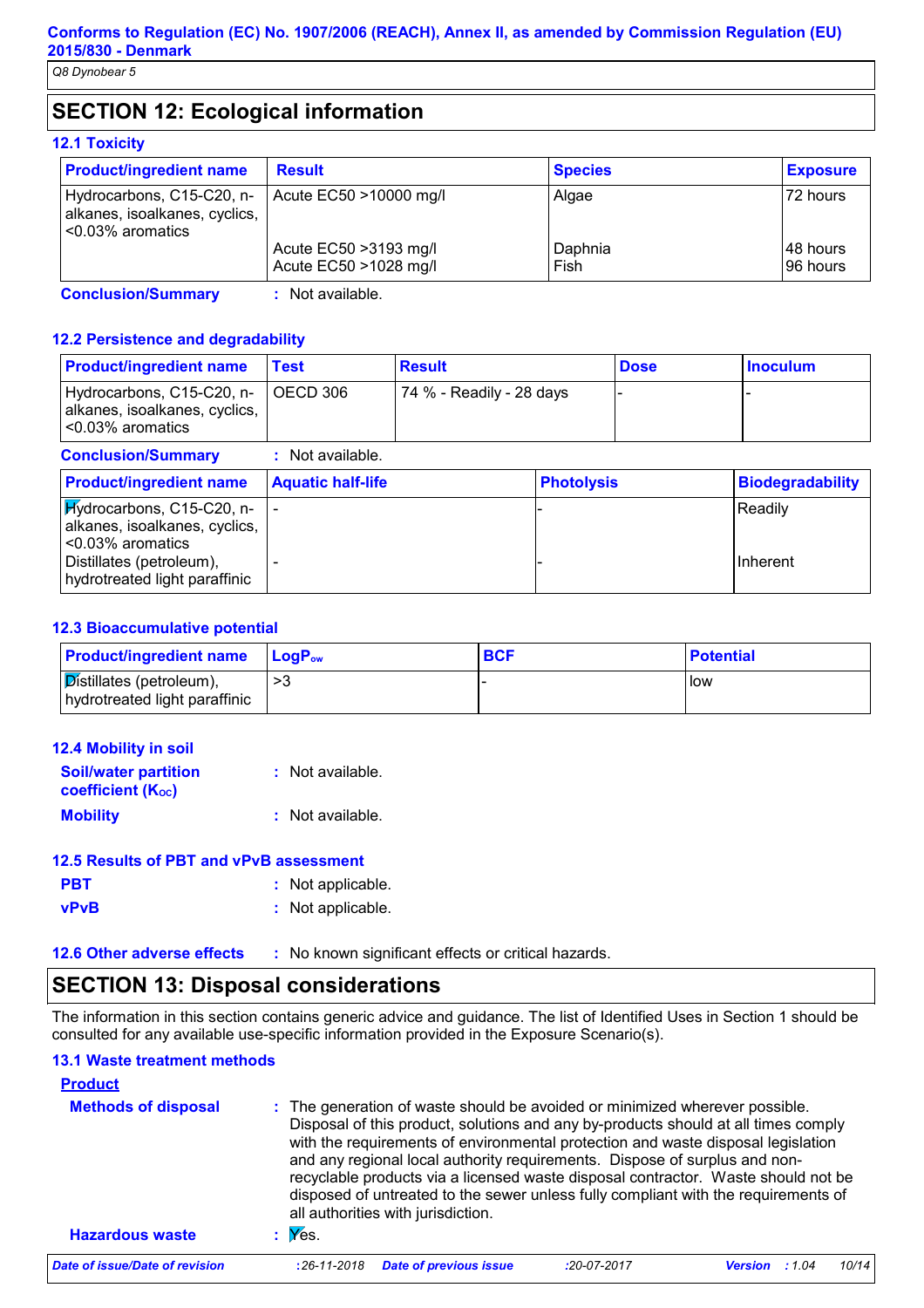# **SECTION 13: Disposal considerations**

| <b>European waste cataloque (EWC)</b> |                                                                                                                                                                                                                                                                                                                                                |  |
|---------------------------------------|------------------------------------------------------------------------------------------------------------------------------------------------------------------------------------------------------------------------------------------------------------------------------------------------------------------------------------------------|--|
| <b>Waste code</b>                     | <b>Waste designation</b>                                                                                                                                                                                                                                                                                                                       |  |
| $130205*$                             | mineral-based non-chlorinated engine, gear and lubricating oils                                                                                                                                                                                                                                                                                |  |
| <b>Packaging</b>                      |                                                                                                                                                                                                                                                                                                                                                |  |
| <b>Methods of disposal</b>            | : The generation of waste should be avoided or minimized wherever possible. Waste<br>packaging should be recycled. Incineration or landfill should only be considered<br>when recycling is not feasible.                                                                                                                                       |  |
| <b>Special precautions</b>            | : This material and its container must be disposed of in a safe way. Care should be<br>taken when handling emptied containers that have not been cleaned or rinsed out.<br>Empty containers or liners may retain some product residues. Avoid dispersal of<br>spilled material and runoff and contact with soil, waterways, drains and sewers. |  |

# **SECTION 14: Transport information**

|                                           | <b>ADR/RID</b>           | <b>ADN</b>               | <b>IMDG</b>    | <b>IATA</b>    |
|-------------------------------------------|--------------------------|--------------------------|----------------|----------------|
| 14.1 UN number                            | Not regulated.           | Not regulated.           | Not regulated. | Not regulated. |
| 14.2 UN proper<br>shipping name           | $\overline{\phantom{a}}$ |                          |                |                |
| <b>14.3 Transport</b><br>hazard class(es) | $\overline{\phantom{0}}$ |                          |                |                |
| <b>14.4 Packing</b><br>group              |                          | $\overline{\phantom{0}}$ |                |                |
| 14.5<br><b>Environmental</b><br>hazards   | No.                      | No.                      | No.            | No.            |

**14.6 Special precautions for user**

**Transport within user's premises:** always transport in closed containers that are **:** upright and secure. Ensure that persons transporting the product know what to do in the event of an accident or spillage.

**14.7 Transport in bulk according to Annex II of MARPOL and the IBC Code :** Not available.

# **SECTION 15: Regulatory information**

**15.1 Safety, health and environmental regulations/legislation specific for the substance or mixture EU Regulation (EC) No. 1907/2006 (REACH)**

**Other EU regulations Annex XVII - Restrictions on the manufacture, placing on the market and use of certain dangerous substances, mixtures and articles** : Not applicable. **Annex XIV - List of substances subject to authorization Substances of very high concern** None of the components are listed. **Annex XIV** None of the components are listed.

*Date of issue/Date of revision* **:***26-11-2018 Date of previous issue :20-07-2017 Version : 1.04 11/14*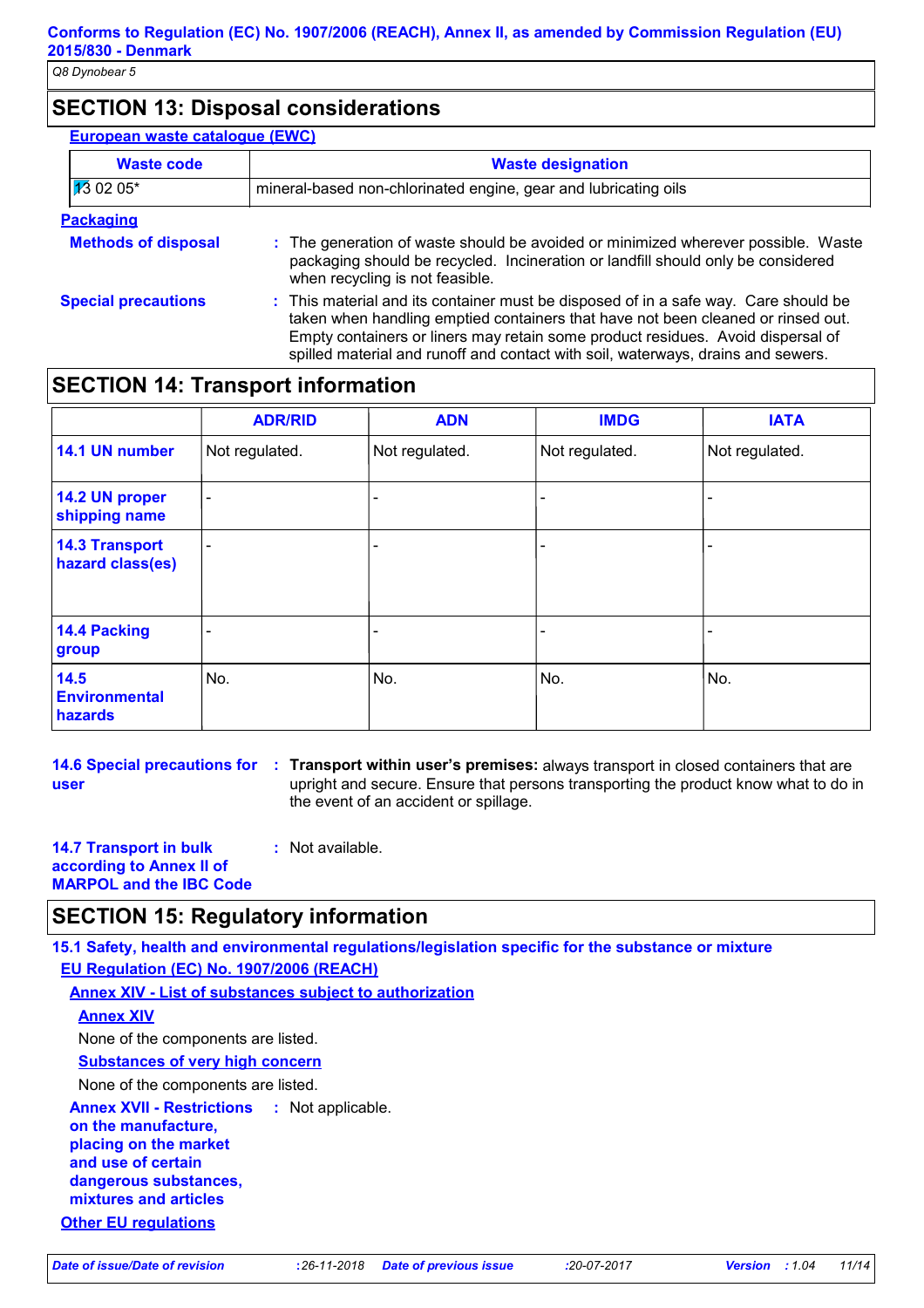| <b>SECTION 15: Regulatory information</b>         |                                                                                                                                                                                                                                                                                                                                                                                                                        |
|---------------------------------------------------|------------------------------------------------------------------------------------------------------------------------------------------------------------------------------------------------------------------------------------------------------------------------------------------------------------------------------------------------------------------------------------------------------------------------|
| Ozone depleting substances (1005/2009/EU)         |                                                                                                                                                                                                                                                                                                                                                                                                                        |
| Not listed.                                       |                                                                                                                                                                                                                                                                                                                                                                                                                        |
| <b>Prior Informed Consent (PIC) (649/2012/EU)</b> |                                                                                                                                                                                                                                                                                                                                                                                                                        |
| Not listed.                                       |                                                                                                                                                                                                                                                                                                                                                                                                                        |
| <b>Seveso Directive</b>                           |                                                                                                                                                                                                                                                                                                                                                                                                                        |
|                                                   | This product is not controlled under the Seveso Directive.                                                                                                                                                                                                                                                                                                                                                             |
| <b>National regulations</b>                       |                                                                                                                                                                                                                                                                                                                                                                                                                        |
| <b>Product registration</b><br>number             | : PR-nr: 2190056                                                                                                                                                                                                                                                                                                                                                                                                       |
| <b>MAL-code</b>                                   | $: 00-3$                                                                                                                                                                                                                                                                                                                                                                                                               |
| <b>Protection based on MAL</b>                    | : According to the regulations on work involving coded products, the following<br>stipulations apply to the use of personal protective equipment:                                                                                                                                                                                                                                                                      |
|                                                   | General: Gloves must be worn for all work that may result in soiling. Apron/<br>coveralls/protective clothing must be worn when soiling is so great that regular work<br>clothes do not adequately protect skin against contact with the product. A face<br>shield must be worn in work involving spattering if a full mask is not required. In this<br>case, other recommended use of eye protection is not required. |
|                                                   | In all spraying operations in which there is return spray, the following must be worn:<br>respiratory protection and arm protectors/apron/coveralls/protective clothing as<br>appropriate or as instructed.                                                                                                                                                                                                            |
|                                                   | MAL-code: 00-3<br>Application: During downtimes, cleaning and repair of closed facilities, spray<br>booths or cabins, if there is a risk of contact with wet paint or organic solvents.<br>When using scraper or knife, brush, roller, etc. for pre- and post-treatments in<br>cabins or booths of the existing* facility type, if the operator is inside the spray zone.                                              |
|                                                   | - Coveralls must be worn.                                                                                                                                                                                                                                                                                                                                                                                              |
|                                                   | When spraying in existing* spray booths, if the operator is outside the spray zone.                                                                                                                                                                                                                                                                                                                                    |
|                                                   | - Arm protectors and apron must be worn.                                                                                                                                                                                                                                                                                                                                                                               |
|                                                   | During all spraying where atomization occurs in cabins or spray booths where the<br>operator is inside the spray zone and during spraying outside a closed facility, cabin<br>or booth.                                                                                                                                                                                                                                |
|                                                   | - Air-supplied full mask, coveralls and hood must be worn.                                                                                                                                                                                                                                                                                                                                                             |
|                                                   | <b>Drying:</b> Items for drying/drying ovens that are temporarily placed on such things as<br>rack trolleys, etc. must be equipped with a mechanical exhaust system to prevent<br>fumes from wet items from passing through workers' inhalation zone.                                                                                                                                                                  |
|                                                   | <b>Polishing:</b> When polishing treated surfaces, a mask with dust filter must be worn.<br>When machine grinding, eye protection must be worn. Work gloves must always be<br>worn.                                                                                                                                                                                                                                    |
|                                                   | <b>Caution</b> The regulations contain other stipulations in addition to the above.                                                                                                                                                                                                                                                                                                                                    |
|                                                   | *See Regulations.                                                                                                                                                                                                                                                                                                                                                                                                      |
| <b>Restrictions on use</b>                        | Not to be used by professional users below 18 years of age. See the National<br>Working Environment Authorities Executive Order regarding Young People At Work.                                                                                                                                                                                                                                                        |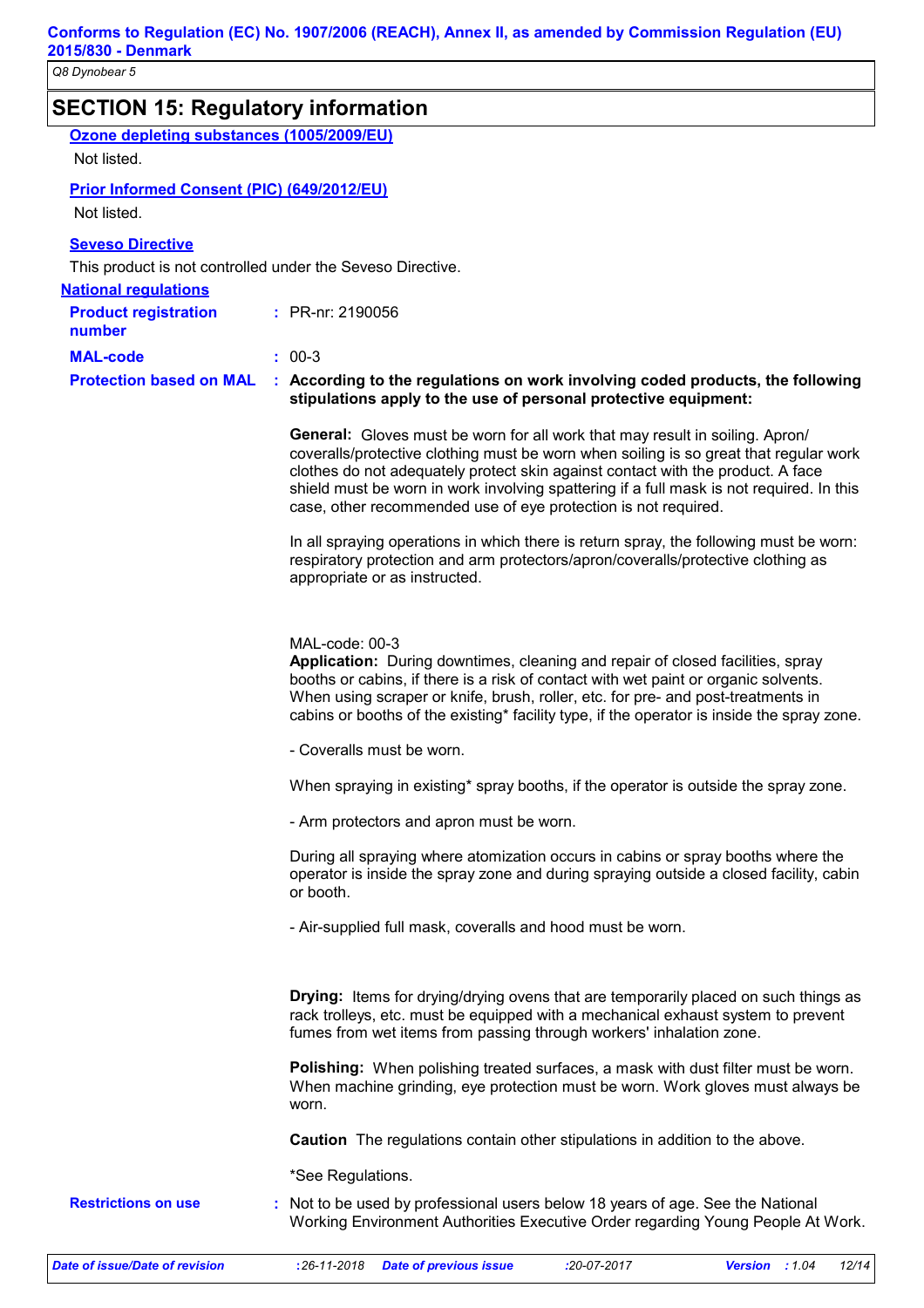| <b>SECTION 15: Regulatory information</b>                                                                       |                                                                                                                                                                                                                                                                                                                                                                                 |                                                                                    |  |
|-----------------------------------------------------------------------------------------------------------------|---------------------------------------------------------------------------------------------------------------------------------------------------------------------------------------------------------------------------------------------------------------------------------------------------------------------------------------------------------------------------------|------------------------------------------------------------------------------------|--|
| <b>Hazard class for water</b><br>(WGK)<br><b>VOC content</b><br><b>International requlations</b><br>Not listed. | $\overline{\mathcal{V}}$<br>×,<br>: Exempt.<br><b>Chemical Weapon Convention List Schedules I, II &amp; III Chemicals</b>                                                                                                                                                                                                                                                       |                                                                                    |  |
| <b>Montreal Protocol (Annexes A, B, C, E)</b><br>Not listed.                                                    |                                                                                                                                                                                                                                                                                                                                                                                 |                                                                                    |  |
| Not listed.                                                                                                     | <b>Stockholm Convention on Persistent Organic Pollutants</b>                                                                                                                                                                                                                                                                                                                    |                                                                                    |  |
| Not listed.                                                                                                     | <b>Rotterdam Convention on Prior Informed Consent (PIC)</b>                                                                                                                                                                                                                                                                                                                     |                                                                                    |  |
| Not listed.                                                                                                     | <b>UNECE Aarhus Protocol on POPs and Heavy Metals</b>                                                                                                                                                                                                                                                                                                                           |                                                                                    |  |
| <b>Inventory list</b>                                                                                           |                                                                                                                                                                                                                                                                                                                                                                                 |                                                                                    |  |
| <b>Australia</b>                                                                                                | : All components are listed or exempted.                                                                                                                                                                                                                                                                                                                                        |                                                                                    |  |
| <b>Canada</b>                                                                                                   | All components are listed or exempted.                                                                                                                                                                                                                                                                                                                                          |                                                                                    |  |
| <b>China</b>                                                                                                    | All components are listed or exempted.                                                                                                                                                                                                                                                                                                                                          |                                                                                    |  |
| <b>Europe</b>                                                                                                   | All components are listed or exempted.                                                                                                                                                                                                                                                                                                                                          |                                                                                    |  |
| <b>Japan</b>                                                                                                    | Japan inventory (ENCS): All components are listed or exempted.<br>Japan inventory (ISHL): Not determined.                                                                                                                                                                                                                                                                       |                                                                                    |  |
| <b>Malaysia</b>                                                                                                 | : Not determined.                                                                                                                                                                                                                                                                                                                                                               |                                                                                    |  |
| <b>New Zealand</b>                                                                                              | All components are listed or exempted.                                                                                                                                                                                                                                                                                                                                          |                                                                                    |  |
| <b>Philippines</b>                                                                                              | All components are listed or exempted.                                                                                                                                                                                                                                                                                                                                          |                                                                                    |  |
| <b>Republic of Korea</b>                                                                                        | All components are listed or exempted.                                                                                                                                                                                                                                                                                                                                          |                                                                                    |  |
| <b>Taiwan</b>                                                                                                   | Not determined.                                                                                                                                                                                                                                                                                                                                                                 |                                                                                    |  |
| <b>Thailand</b>                                                                                                 | Not determined.                                                                                                                                                                                                                                                                                                                                                                 |                                                                                    |  |
| <b>Turkey</b>                                                                                                   | Not determined.                                                                                                                                                                                                                                                                                                                                                                 |                                                                                    |  |
| <b>United States</b>                                                                                            | : All components are listed or exempted.                                                                                                                                                                                                                                                                                                                                        |                                                                                    |  |
| <b>Viet Nam</b>                                                                                                 | Not determined.                                                                                                                                                                                                                                                                                                                                                                 |                                                                                    |  |
| <b>15.2 Chemical Safety</b><br><b>Assessment</b>                                                                | required.                                                                                                                                                                                                                                                                                                                                                                       | : This product contains substances for which Chemical Safety Assessments are still |  |
| <b>SECTION 16: Other information</b>                                                                            |                                                                                                                                                                                                                                                                                                                                                                                 |                                                                                    |  |
|                                                                                                                 | $\nabla$ Indicates information that has changed from previously issued version.                                                                                                                                                                                                                                                                                                 |                                                                                    |  |
| <b>Abbreviations and</b><br>acronyms                                                                            | $:$ ATE = Acute Toxicity Estimate<br>1272/2008]<br><b>DMEL = Derived Minimal Effect Level</b><br>DNEL = Derived No Effect Level<br>EUH statement = CLP-specific Hazard statement<br>PBT = Persistent, Bioaccumulative and Toxic<br><b>PNEC = Predicted No Effect Concentration</b><br><b>RRN = REACH Registration Number</b><br>vPvB = Very Persistent and Very Bioaccumulative | CLP = Classification, Labelling and Packaging Regulation [Regulation (EC) No.      |  |
|                                                                                                                 | Procedure used to derive the classification according to Regulation (EC) No. 1272/2008 [CLP/GHS]                                                                                                                                                                                                                                                                                |                                                                                    |  |
|                                                                                                                 | <b>Classification</b>                                                                                                                                                                                                                                                                                                                                                           | <b>Justification</b>                                                               |  |
| Asp. Tox. 1, H304                                                                                               |                                                                                                                                                                                                                                                                                                                                                                                 | Calculation method                                                                 |  |
|                                                                                                                 |                                                                                                                                                                                                                                                                                                                                                                                 |                                                                                    |  |